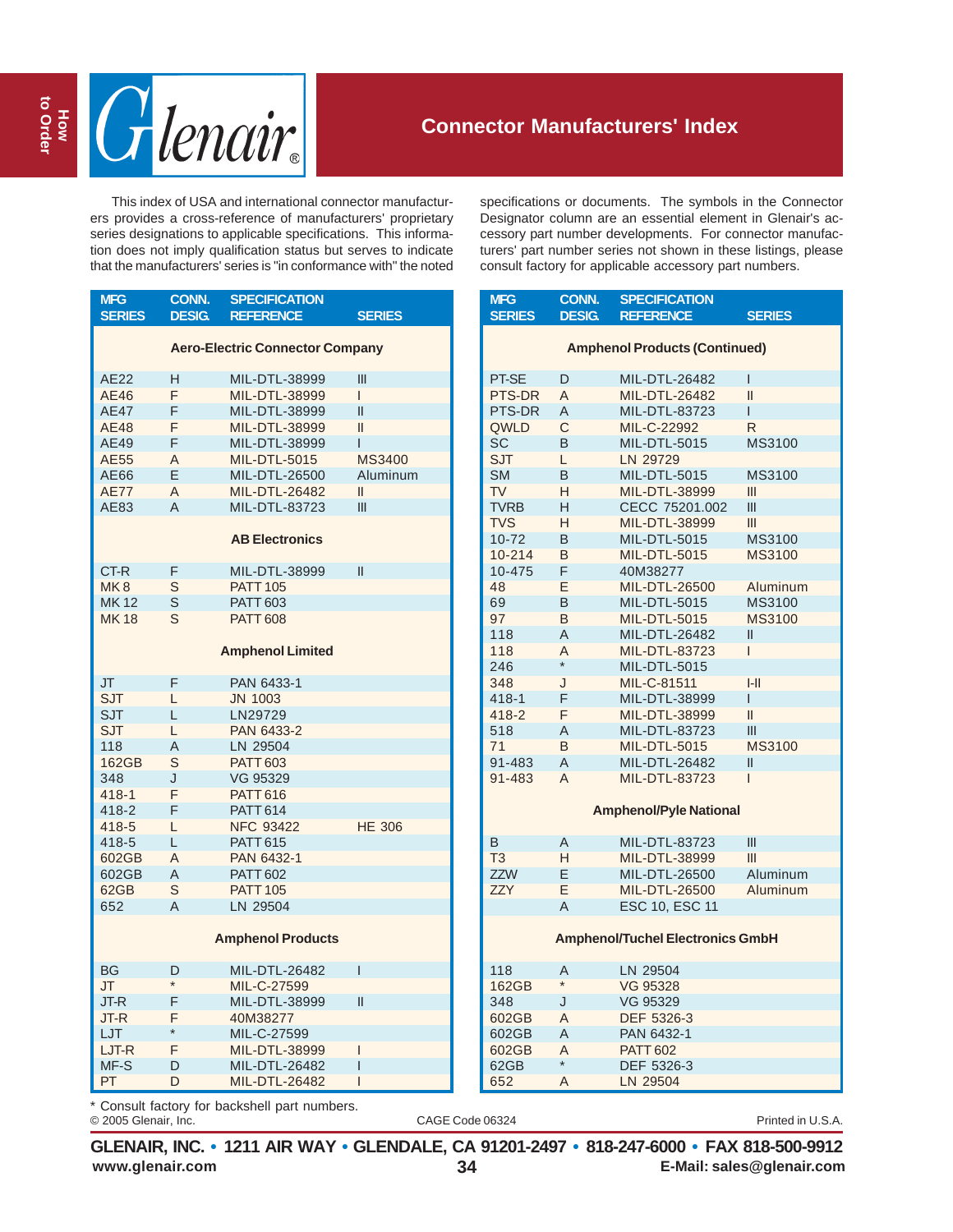## **Connector Manufacturers' Index**



| <b>MFG</b>                                      | CONN.         | <b>SPECIFICATION</b>                         |               |  |
|-------------------------------------------------|---------------|----------------------------------------------|---------------|--|
| <b>SERIES</b>                                   | <b>DESIG.</b> | <b>REFERENCE</b>                             | <b>SERIES</b> |  |
| <b>Cie Deutsch &amp; Compagnie Deutsch GmbH</b> |               |                                              |               |  |
|                                                 |               |                                              |               |  |
| <b>AFD</b>                                      | A             | LN 29504                                     |               |  |
| <b>AFD</b>                                      | A             | MIL-C-26482                                  | $\mathsf{I}$  |  |
| <b>AFD</b>                                      | A             | PAN 6432-1                                   |               |  |
| <b>DBAS</b>                                     | A             | MIL-C-81703                                  | III           |  |
| <b>DBAS</b>                                     | A             | PAN 6432-2                                   |               |  |
| <b>DFE</b>                                      | A             | LN 29504                                     |               |  |
| <b>DVG</b>                                      | A             | VG 95328                                     |               |  |
| <b>FDBA</b>                                     | A             | LN 29504                                     |               |  |
| 951                                             | A             | PRL 53125                                    |               |  |
| 9.815                                           | J             | MIL-C-81511                                  | III & IV      |  |
| 991                                             | A             | PAN 6432-4                                   |               |  |
| 999.1                                           | F             | MIL-C-38999                                  | L             |  |
|                                                 | A             | <b>ESC 10</b>                                |               |  |
|                                                 | A             | <b>ESC 11</b>                                |               |  |
|                                                 |               |                                              |               |  |
|                                                 |               | <b>Deutsch Engineered Connecting Devices</b> |               |  |
| AFD <sub>5</sub>                                | A             | MIL-C-26482                                  | Ш             |  |
| <b>AFD</b>                                      | A             | MIL-C-83723                                  | L             |  |
| A815                                            | J             | MIL-C-81511                                  | Ш             |  |
| <b>B815</b>                                     | J             | MIL-C-81511                                  | M             |  |
| <b>BMS</b>                                      | Е             | MIL-C-26500                                  |               |  |
| <b>BTK</b>                                      | D             | MIL-C-26482                                  | L             |  |
| <b>DBA</b>                                      | A             | 40M39569                                     |               |  |
| DBA7                                            | A             | MIL-C-81703                                  | Ш             |  |
| <b>DTS</b>                                      | Н             | MIL-C-38999                                  | Ш             |  |
| DIV4                                            | н             | MIL-C-38999                                  | M             |  |
| DL <sub>6</sub>                                 | A             | MIL-C-83723                                  | III           |  |
| D817                                            | A             | MIL-C-81703                                  | III           |  |
| <b>LPT</b>                                      | D             | MIL-C-26482                                  | L             |  |
| 381                                             | A             | 40M39569                                     |               |  |
| 450                                             | D             | MIL-C-26482                                  | L             |  |
| 460                                             | D             | MIL-C-26482                                  | L             |  |
| 837                                             | A             | MIL-C-83723                                  | Ш             |  |
|                                                 |               |                                              |               |  |
|                                                 |               | <b>Deutsch Limited</b>                       |               |  |
|                                                 |               |                                              |               |  |
| LL                                              | J             | MIL-C-81511                                  | $III$ -IV     |  |
| <b>DBAS</b>                                     | A             | PAN 6432-2                                   |               |  |
| <b>DTS</b>                                      | Н             | MIL-C-38999                                  |               |  |
| <b>HDJ</b>                                      | L             | <b>JN 1003</b>                               |               |  |
| <b>RR</b>                                       | Α             | PAN 6432-1                                   |               |  |
| <b>RR</b>                                       | Α             | <b>PATT 602</b>                              |               |  |
| <b>RR70</b>                                     | A<br>$\star$  | MIL-C-81703                                  | Ш<br>L        |  |
| <b>SLPT</b>                                     |               | MIL-C-26482                                  |               |  |
|                                                 |               |                                              |               |  |
|                                                 |               |                                              |               |  |

| <b>MFG</b>                    | <b>CONN.</b> | <b>SPECIFICATION</b>                |               |  |
|-------------------------------|--------------|-------------------------------------|---------------|--|
| <b>SERIES</b>                 | <b>DESIG</b> | <b>REFERENCE</b>                    | <b>SERIES</b> |  |
|                               |              | <b>Glenair</b>                      |               |  |
| 90                            | G            | MIL-C-28840                         |               |  |
| 80                            | M            | <b>Mighty Mouse</b>                 | 800 Thru 805  |  |
| 22                            | W            | Geo-Marine <sup>®</sup>             |               |  |
|                               |              | <b>Souriau</b>                      |               |  |
| <b>BT</b>                     | D            | MIL-C-26482                         | I             |  |
| G                             | D            | MIL-C-26482                         | I             |  |
| L                             | D            | MIL-C-26482                         | Ī             |  |
| L-T                           | D            | MIL-C-26482                         | I             |  |
| $M-T$                         | D            | MIL-C-26482                         | Ī             |  |
| JVS                           | н            | CECC 75201.002                      |               |  |
| 8LT                           | F            | MIL-C-38999                         | ı             |  |
| 8LT                           | F            | <b>NFC 93422</b>                    | <b>HE 308</b> |  |
| 8ST                           | L            | <b>JN 1003</b>                      | 8ST-034       |  |
| 8ST                           | L            | LN 29729                            |               |  |
| 8ST                           | L            | <b>NFC 93422</b>                    | <b>HE 306</b> |  |
| 8ST                           | L            | PAN 6433-2                          |               |  |
| 8ST                           | L            | <b>PATT 615</b>                     |               |  |
| 8ST                           | L            | VG 96912                            |               |  |
| 8T                            | F            | MIL-C-38999                         | $\mathsf{I}$  |  |
| 8T                            | F            | <b>NFC 93422</b>                    | <b>HE 309</b> |  |
| 85                            | D            | MIL-C-26482                         | ı             |  |
| 851                           | S            | <b>PATT 603</b>                     |               |  |
| 851-50                        | $\star$      | <b>NFL53125</b>                     |               |  |
| 851-50                        | $\star$      | VG 95328                            |               |  |
| 8525                          | A            | <b>NFC 93422</b>                    | <b>HE 302</b> |  |
| 8525.1                        | A            | LN 29504                            |               |  |
| 8526                          | A            | MIL-C-26482                         | $\mathsf{I}$  |  |
| 8526                          | A            | PAN 6432-1                          |               |  |
| 8526                          | A            | <b>PATT 602</b>                     |               |  |
| 8533                          | A            | <b>EN 2992</b>                      |               |  |
| 8533                          | A            | <b>ESC 10</b>                       |               |  |
| 8534                          | A            | <b>ESC 11</b>                       | 8534          |  |
|                               |              | <b>Flight Connector Corporation</b> |               |  |
| <b>FC</b>                     | $\star$      | MIL-C-5015                          |               |  |
| FF.                           | Α            | MIL-C-5015                          | <b>MS3400</b> |  |
| <b>FH</b>                     | $\star$      | MIL-C-5015                          |               |  |
| <b>FHA</b>                    | Κ            | MIL-C-83723                         | Ш             |  |
| PL                            | Η            | MIL-C-38999                         | M             |  |
| <b>G &amp; H Technologies</b> |              |                                     |               |  |
| <b>BL</b>                     | H            | MIL-C-38999                         | IV            |  |
| <b>NC</b>                     | G            | MIL-C-28840                         |               |  |
|                               |              |                                     |               |  |

\* Consult factory for backshell part numbers.

© 2005 Glenair, Inc. CAGE Code 06324 Printed in U.S.A.